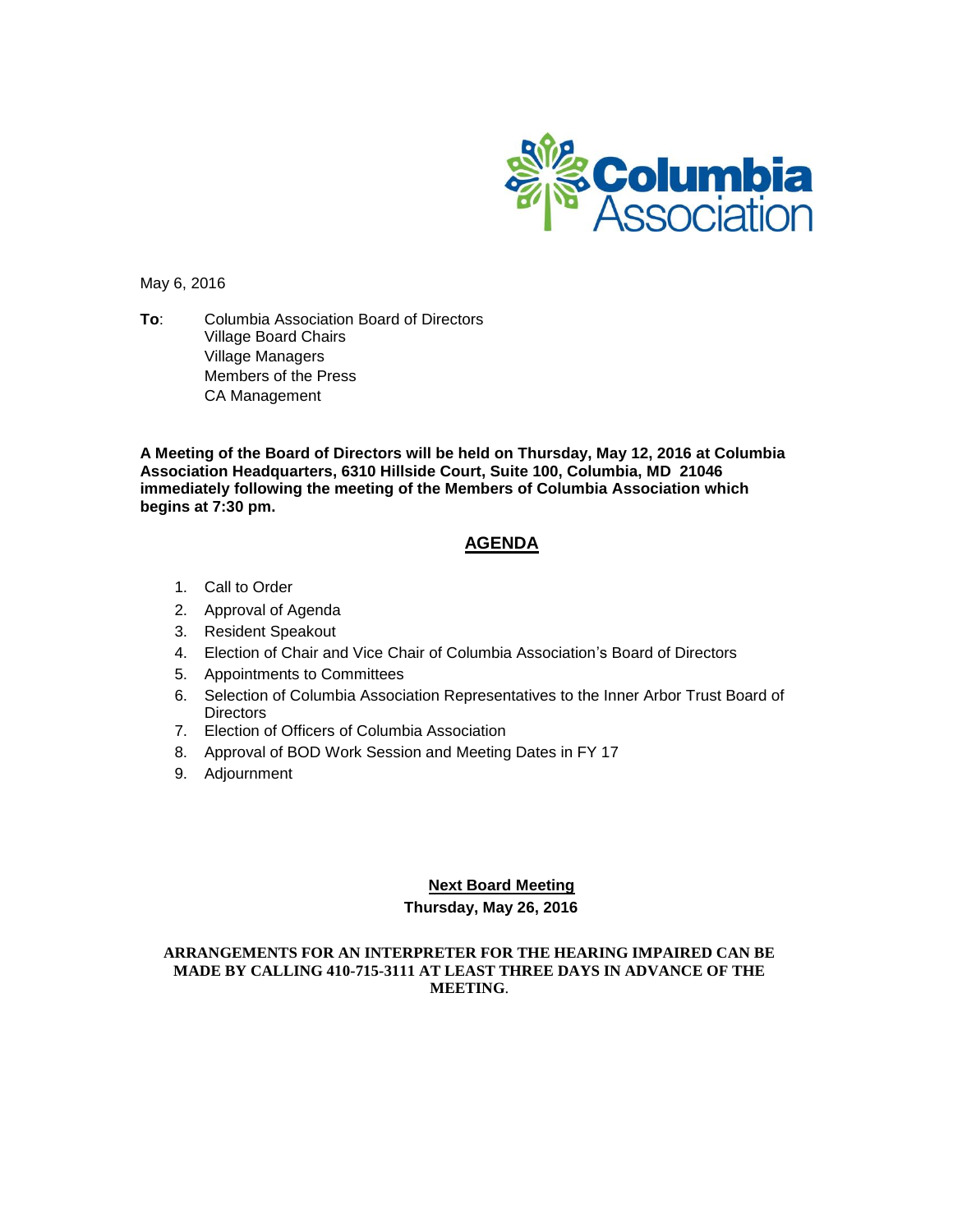

# **COLUMBIA ASSOCIATION, INC. MEETING OF DIRECTORS**

### **Held: May 12, 2016**

# **Election of Chair and Vice-Chair of the Board**

**RESOLVED**, that is a set of the set of the set of the set of the set of the set of the set of the set of the set of the set of the set of the set of the set of the set of the set of the set of the set of the set of the se elected as Chair of the Board of Directors of Columbia Association, Inc. for the period from May 12, 2016 until the election of his/her successor at the Board organizational meeting to be held on May 11, 2017 and

**FURTHER RESOLVED** that **interest and the interest of the set of the interest of the is** elected as Vice-Chair of the Board of Directors of Columbia Association, Inc. for the period from May 12, 2016 until the election of his/her successor at the Board organizational meeting to be held on May 11, 2017.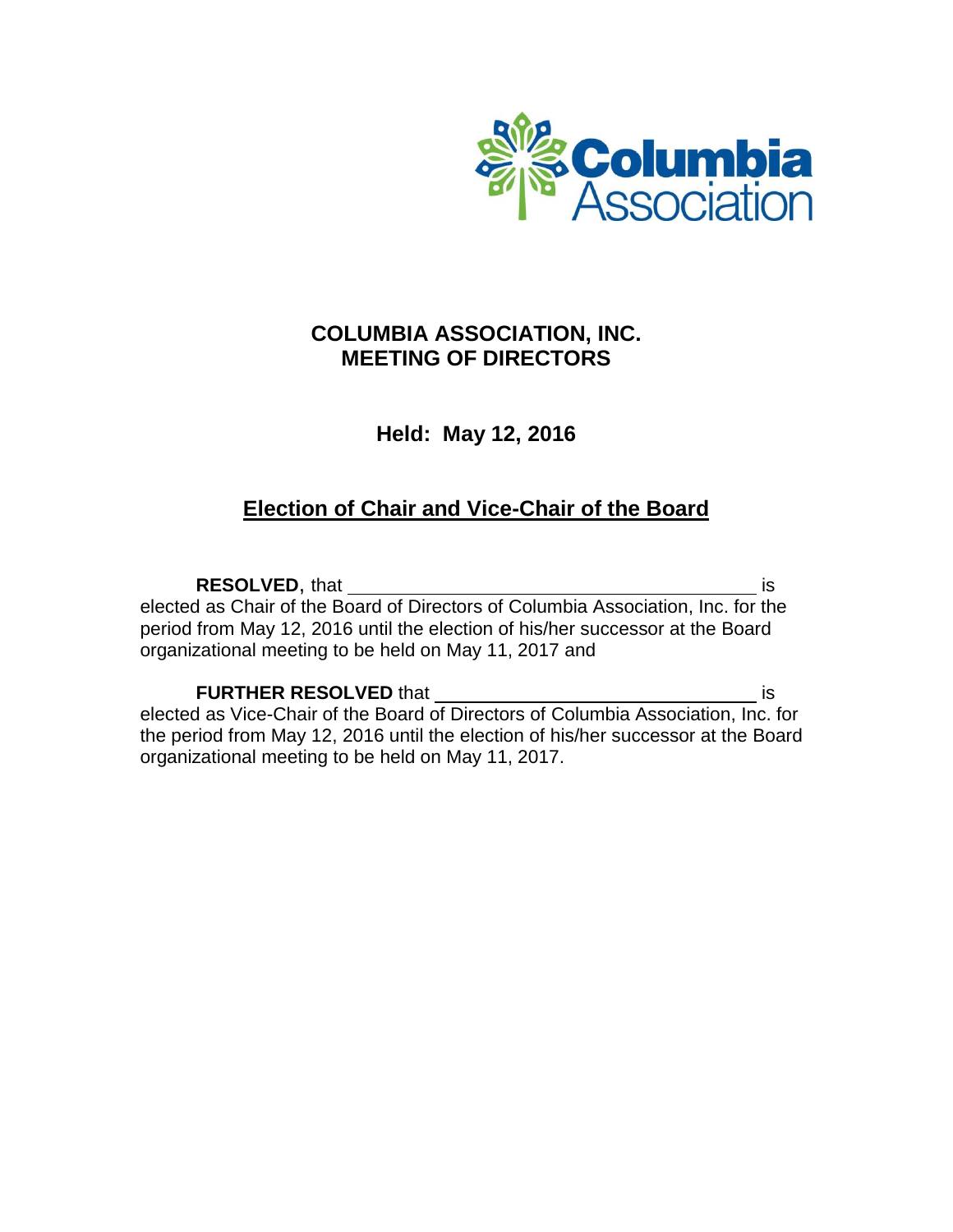

### **APPOINTMENTS OF DIRECTORS TO BOARD COMMITTEES Worksheet**

#### FY 16 FY 17

| <b>Audit Committee</b>                                                                                                              |                                                                                                                                  |                                                                          |
|-------------------------------------------------------------------------------------------------------------------------------------|----------------------------------------------------------------------------------------------------------------------------------|--------------------------------------------------------------------------|
| Members                                                                                                                             | <b>Reginald Avery</b><br>Gregg Schwind                                                                                           |                                                                          |
| Resident Expert<br><b>Resident Expert</b><br>President/CEO**<br>Chief Staff Liaison**                                               | Chao Wu<br>James Young<br><b>Edward Berman</b><br>Milton W. Matthews<br>Jackie Tuma                                              | James Young<br><b>Edward Berman</b><br>Milton W. Matthews<br>Jackie Tuma |
| Risk Management Committee<br>Chair<br>President/CEO<br>Member<br>Member<br>Member<br><b>Resident Expert</b>                         | Susan Krabbe<br>Milton W. Matthews<br><b>Reginald Avery</b><br><b>Janet Evans</b><br><b>Gregg Schwind</b><br><b>Richard Shaw</b> | Susan Krabbe<br>Milton W. Matthews<br><b>Richard Shaw</b>                |
| <b>Board Operations Committee</b><br><b>CA Board of Directors Chair</b><br><b>CA Board of Directors Vice Chair</b><br>President/CEO | Jeanne Ketley /<br><b>Andrew Stack</b><br>(n/a)<br>Milton W. Matthews                                                            | Milton W. Matthews                                                       |
| Board Members*1 & 2<br>Tuesday, May 31, 2016 & Tuesday, July 5, 2016                                                                | (n/a)                                                                                                                            |                                                                          |
| Board Members* 3 & 4<br>August 29, 2016 & October 3, 2015                                                                           | (n/a)                                                                                                                            |                                                                          |
| Board Members* 5 & 6<br>October 31, 2016 & November 28, 2016                                                                        | (n/a)                                                                                                                            |                                                                          |
| Board Members* 7 & 8<br>Tuesday, January 3, 2017 & January 30, 2017                                                                 | (n/a)                                                                                                                            |                                                                          |
| Board Members* 1 & 2<br>February 27, 2017                                                                                           | (n/a)                                                                                                                            |                                                                          |
| Board Members* 3 & 4<br>April 3, 2017                                                                                               | (n/a)                                                                                                                            |                                                                          |
| Governance Chief of Staff**<br>Chief Staff Liaison**                                                                                | Jane Dembner<br>Janet Loughran                                                                                                   | Jane Dembner<br>Janet Loughran                                           |

\*These are Board members other than the Chair and Vice Chair.

\*\* The Governance Chief of Staff and Chief Staff Liaisons attend designated committee meetings, but are not members of the designated committees. The President/CEO attends meetings of the Audit Committee, but is not a member of the Committee.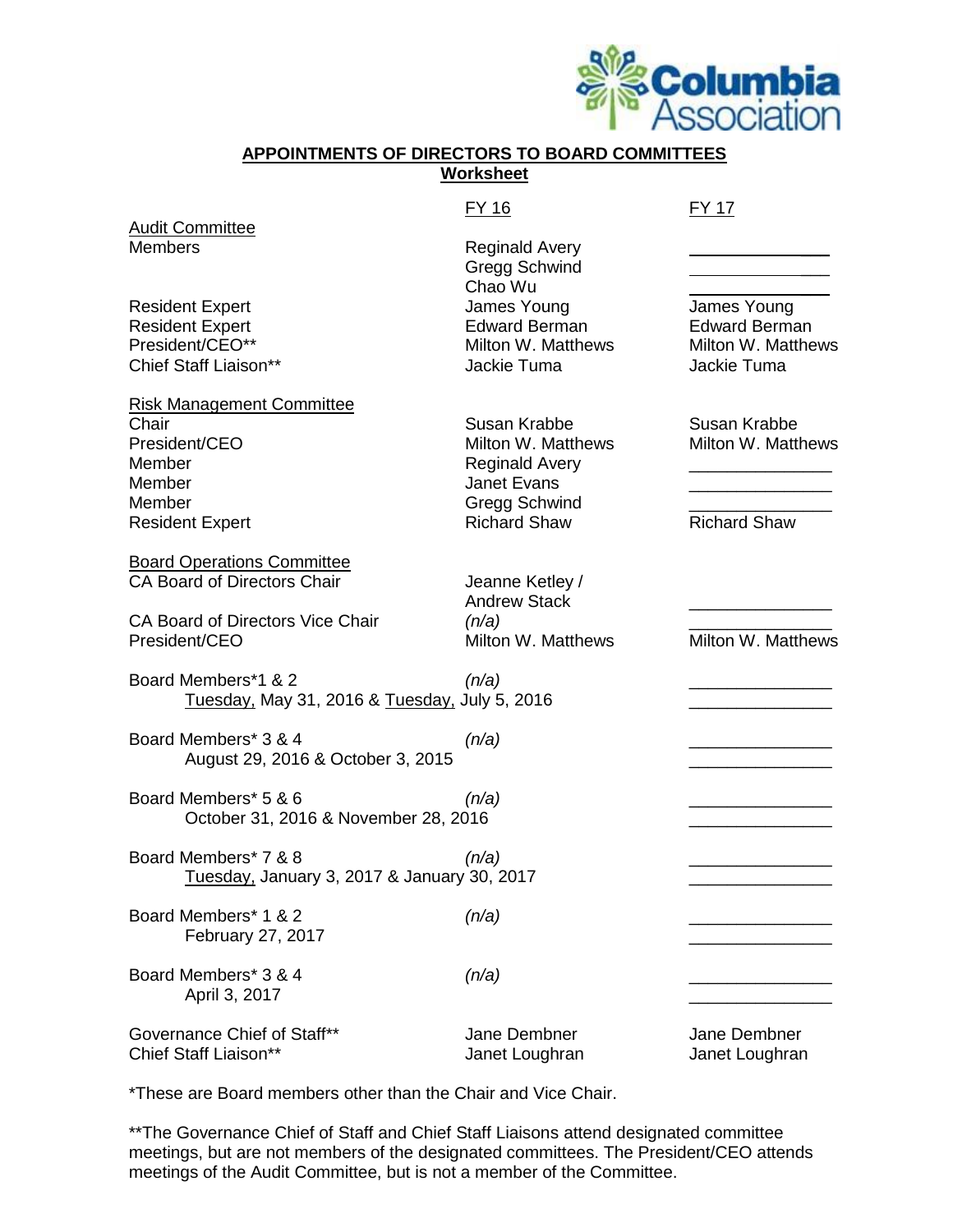

## **COLUMBIA ASSOCIATION, INC. MEETING OF DIRECTORS**

## **Held: May 12, 2016**

# **Selection of Representatives of Columbia Association, Inc. to the Inner Arbor Trust, Inc. Board of Directors**

**RESOLVED**, that and \_\_\_

are selected as representatives of Columbia Association, Inc. to the Inner Arbor Trust, Inc. Board of Directors for the period from May 12, 2016 until their successor(s) is/are selected by Columbia Association's Board of Directors.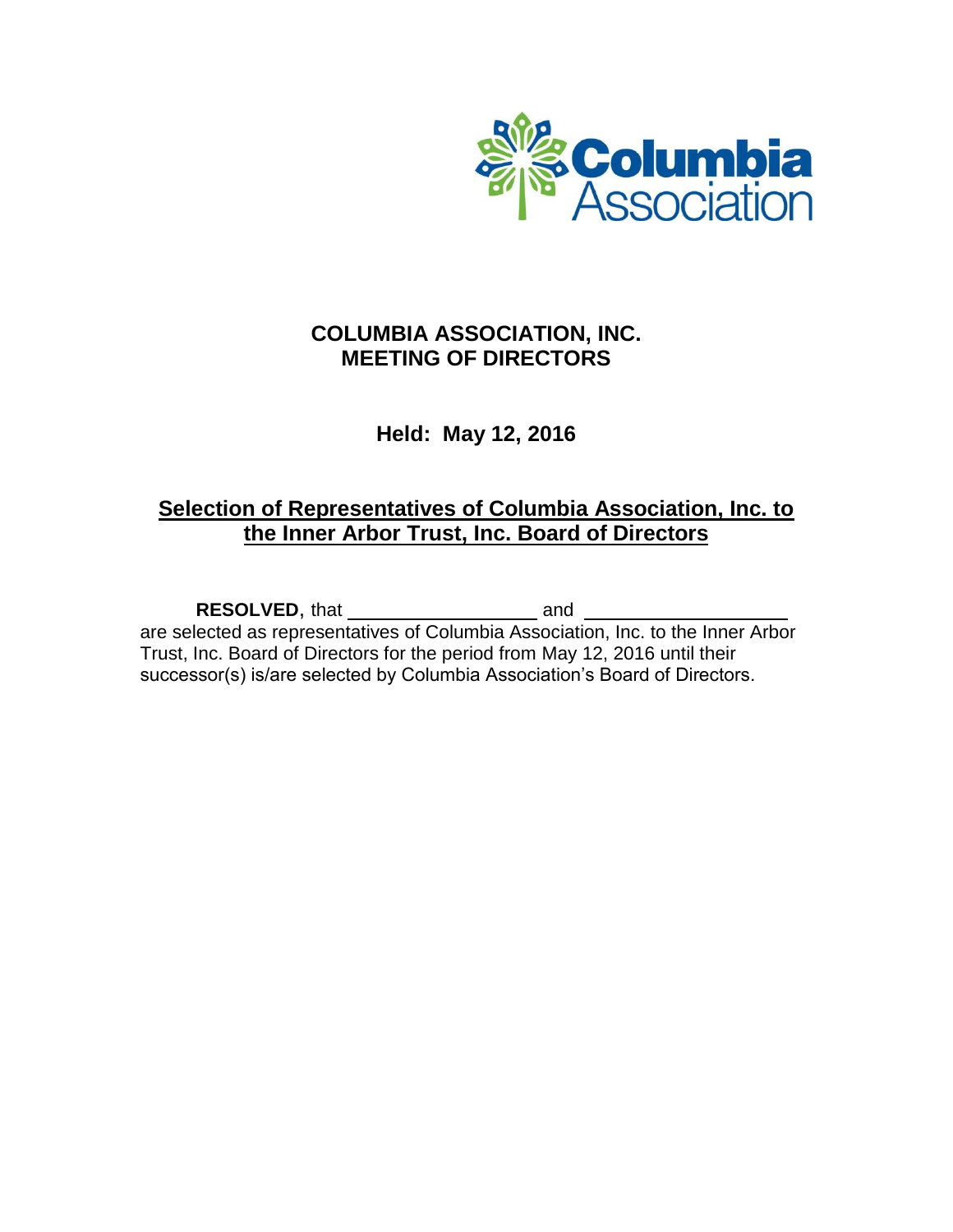

### **COLUMBIA ASSOCIATION MEETING OF THE BOARD OF DIRECTORS**

**Held: May 12, 2016**

### **RESOLUTION**

**BE IT RESOLVED,** that the Board of Directors hereby reappoints the following slate of officers for Columbia Association, Inc. as of May 12, 2016:

Milton W. Matthews, President/CEO Susan Krabbe, Vice President Sheri V. G. Fanaroff, Secretary Don Van Deusen, Assistant Secretary, and

**BE IT RESOLVED,** that the Board of Directors hereby removes Paul Papagjika as Treasurer of Columbia Association, Inc. as of May 12, 2016, and

**BE IT RESOLVED,** that the Board of Directors hereby appoints Mary Lynn Schwartz as Treasurer of Columbia Association, Inc. as of May 12, 2016.

*Approved by the CA Board of Directors on \_\_\_\_\_\_\_\_\_\_\_\_\_\_\_\_\_\_\_\_\_\_\_*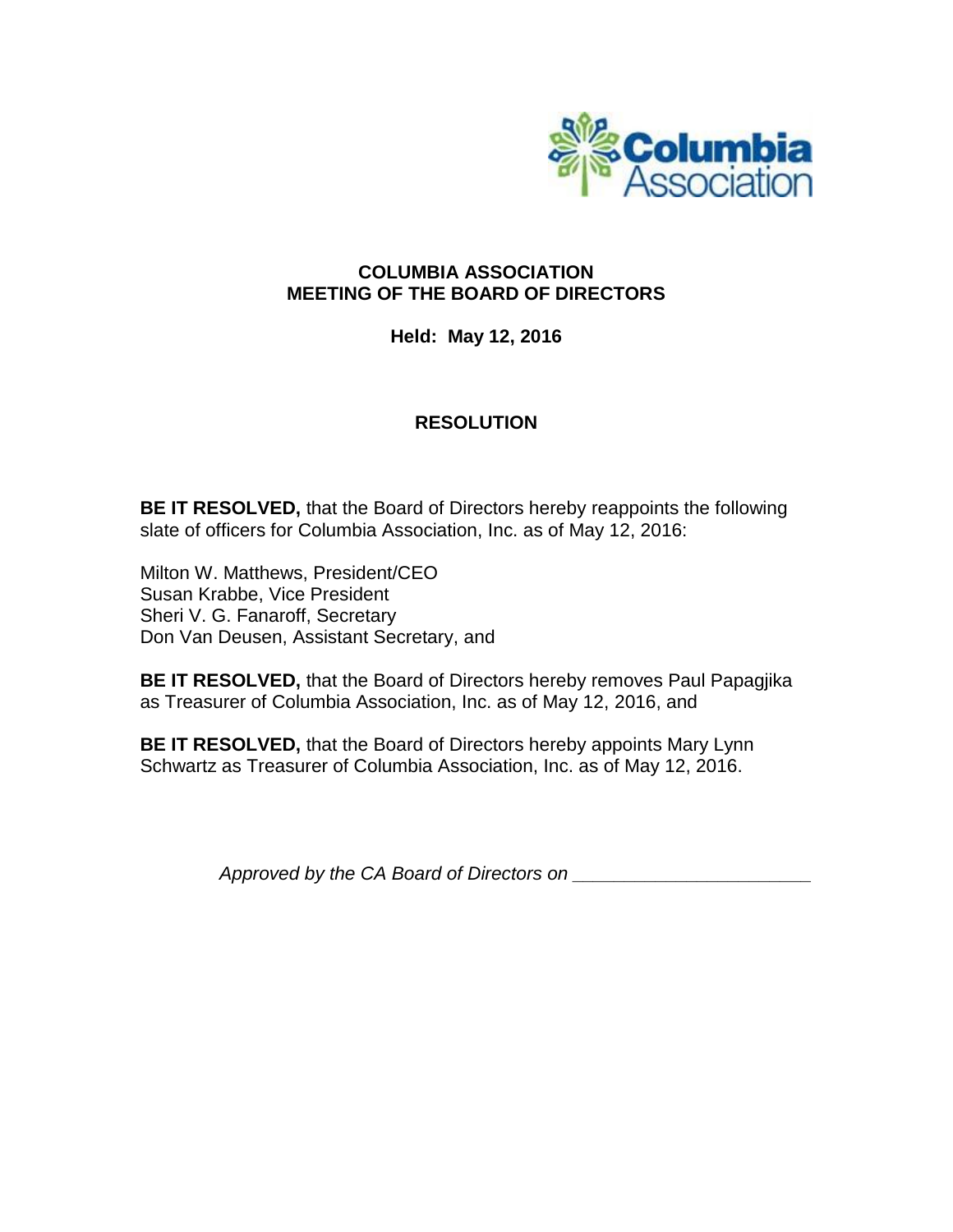#### **BIO OF MARY "LYNN" SCHWARTZ**

Lynn Schwartz began work for the Columbia Association as Director of Finance on January 4, 2016. Lynn is an accomplished financial and administrative executive who has worked in a variety of industries for both privately-held and public companies. She began her career in public accounting with KPMG. Her most recent roles were in the telecom industry, including serving as Corporate Controller for a portfolio of rural broadband companies owned by a private equity firm in New York. She managed two field accounting teams and led the corporate strategic planning, financial reporting, audit, tax, cash management, risk management and human resources functions for 9 rural companies located in 7 different states.

Lynn's strengths include her ability to convert strategic vision and opportunities into actionable plans and budgets that result in productivity and profitability improvement across an organization. She is a "hands on", detail-oriented team leader who has high expectations of herself and of those who report to her.

Notable is her ability to quickly learn and contribute in environments that are new to her. Lynn has been successful in four different highly regulated industries, each with significantly different accounting and financial reporting requirements, strategic objectives, economic and governmental influences and management styles.

Lynn is a CPA and holds an MBA from Loyola College in Maryland. She was Treasurer for the Greater Baltimore YWCA Board of Directors for over 20 years and served in various PTA and Booster Club roles in Ellicott City. Lynn recently relocated to Columbia where she is looking forward to getting active in her new community and taking advantage of everything that Columbia has to offer!